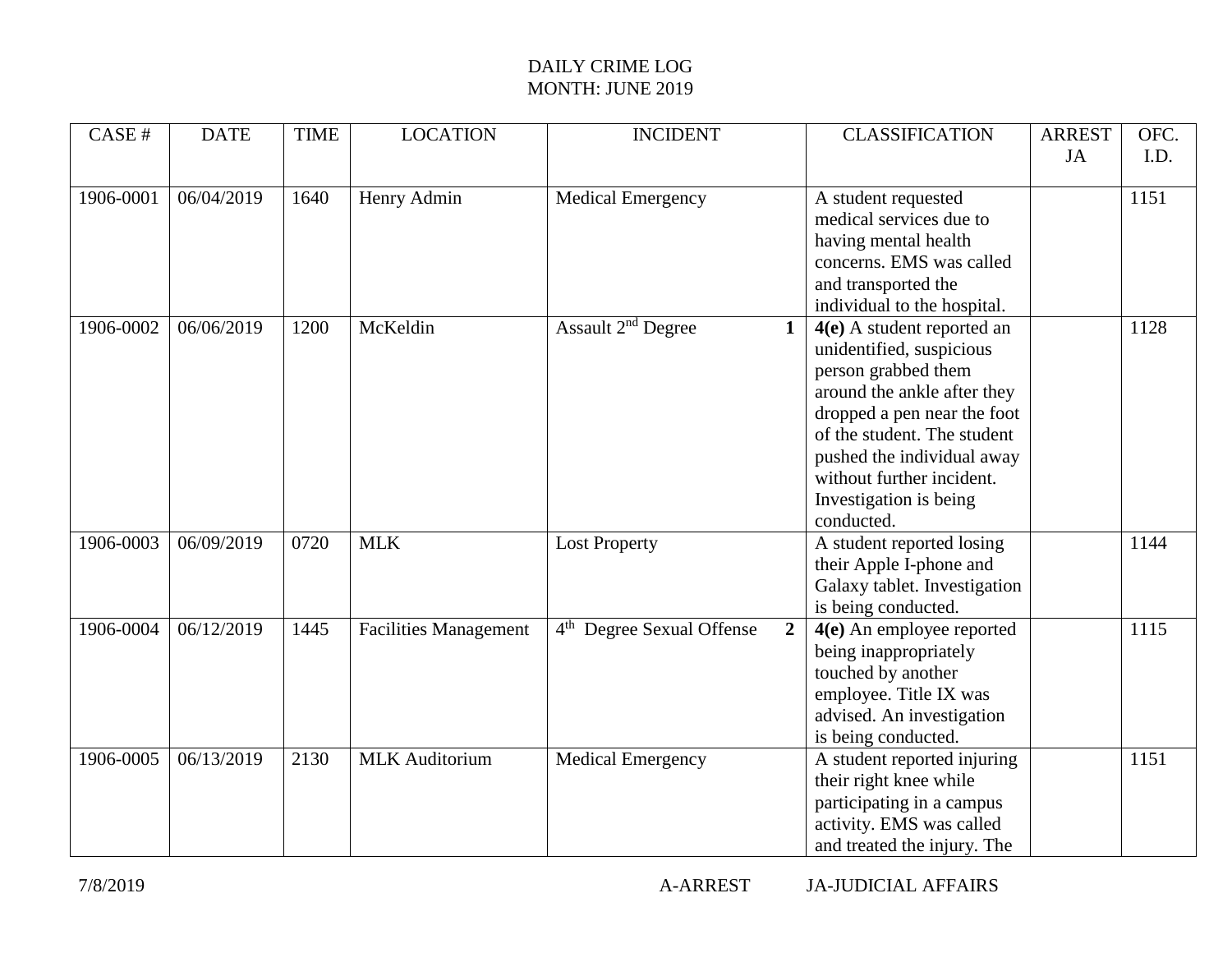## DAILY CRIME LOG MONTH: JUNE 2019

|           |            |      |                                         |                                                         | student refused to be<br>transported to the hospital.                                                                                                                                                                                                                  |      |
|-----------|------------|------|-----------------------------------------|---------------------------------------------------------|------------------------------------------------------------------------------------------------------------------------------------------------------------------------------------------------------------------------------------------------------------------------|------|
| 1906-0006 | 06/17/2019 | 1100 | D.I.T. Lab                              | <b>Lost Property</b>                                    | A student reported to a<br>professor that they lost two<br>Galaxy Pro tablets which<br>were loaned to them by the<br>professor. An investigation<br>is being conducted.                                                                                                | 1140 |
| 1906-0007 | 06/18/2019 | 1635 | Issued in error (system<br>malfunction) | Issued in error (system<br>malfunction)                 |                                                                                                                                                                                                                                                                        | N/A  |
| 1906-0008 | 06/18/2019 | 1635 | Issued in error (system<br>malfunction) | Issued in error Issued in error<br>(system malfunction) |                                                                                                                                                                                                                                                                        | N/A  |
| 1906-0009 | 06/18/2019 | 1635 | Issued in error (system<br>malfunction) | Issued in error Issued in error<br>(system malfunction) |                                                                                                                                                                                                                                                                        | N/A  |
| 1906-0010 | 06/18/2019 | 1657 | Lot F                                   | Impound                                                 | An unregistered motor<br>vehicle was ticketed and<br>towed.                                                                                                                                                                                                            | 1151 |
| 1906-0011 | 06/19/2019 | 1015 | <b>Maintenance Facility</b>             | Property Damage (Automobile)                            | An employee reported that<br>another employee caused<br>damage to their personal<br>vehicle while trimming<br>grass near the vehicle. An<br>investigation is being<br>conducted.                                                                                       | 1128 |
| 1906-0012 | 06/26/2019 | 1658 | James Gym                               | <b>Destruction of Property</b>                          | An employee reported<br>several rented golf carts<br>which were rented for<br>commencement were<br>discovered damaged on or<br>around May 21, 2019. The<br>employee advised the<br>incident had been reported<br>to the procurement office<br>for covering the cost of | 1115 |